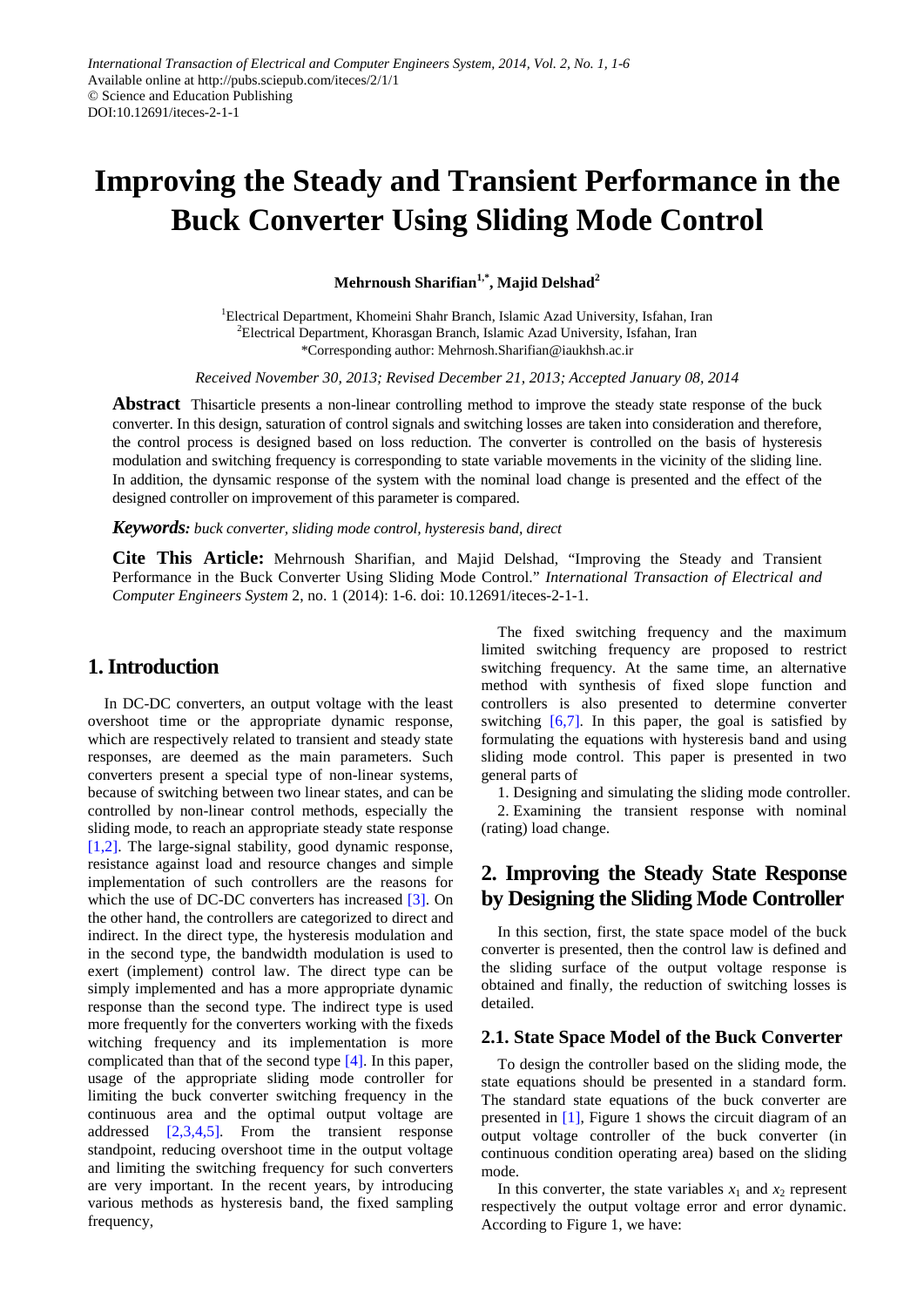$$
x_1 = V_{ref} - \beta V_0
$$
  
\n
$$
x_2 = \dot{x}_1 = -\beta \frac{dV_0}{dt} = -\frac{\beta}{C} i_c = -\frac{\beta}{C} (i_L - i_R) =
$$
  
\n
$$
\frac{\beta}{C} \left[ \frac{V_o}{R} - \int \frac{uV_i - V_o}{L} dt \right]
$$
 (1)

 $\beta = 1$ 

In these equations  $V_0$ ,  $V_i$ , respectively stand for reference voltage, input voltage and the voltage sensed by voltage division by differentiating with respect to the equation related to  $x_2$ .



**Figure 1.** Controlling the converter by sliding mode

$$
\begin{bmatrix} \dot{x}_1 \\ \dot{x}_2 \end{bmatrix} = \begin{bmatrix} 0 & 1 \\ \frac{-1}{LC} & \frac{-1}{RC} \end{bmatrix} \begin{bmatrix} x_1 \\ x_2 \end{bmatrix} + \begin{bmatrix} 0 \\ -\frac{\beta V_i}{LC} \end{bmatrix} u + \begin{bmatrix} 0 \\ V_{ref} \\ \frac{V_{ref}}{LC} \end{bmatrix}
$$
 (2)

The parameter U presents the switching state, as  $U = 1$ means switch is on and in contrast,  $U = 0$ , shows that switch is off.

### **2.1.1. Determining the Sliding Surface**

To control the output voltage of the buck converter by sliding mode method, the circuit switching state (U) is determined by controlling parameters  $x_1$  and  $x_2$ , by defining the sliding surface as in the following:

$$
s(x) = a \cdot x_1 + x_2 = 0 \tag{3}
$$

In the equation above, the parameter  $\alpha$  is called sliding coefficient which is calculated by applying Lyapunov stability law to the states on the sliding surface. By synthesizing the equations (1) and (3), the following equation for the sliding surface is obtained:

$$
s = \alpha (V_{ref} - \beta V_o) - \frac{\beta}{C} i_c \tag{4}
$$

But as we know, in such types of DC-DC converters, the capacitance is in the microfarad range and according to relation (4), its inverse term results in large coefficients for the circuit state variables (fed-back by the circuit) which practically leads to saturating the fed-back signals and causes transmitting error signals for the controller. To overcome this problem, a new redefinition of the sliding surface is proposed [\[3\]:](#page-4-1)

$$
s = \frac{C}{\beta}(\alpha x_1 + x_2)
$$
 (5)

Like the equation (4), but with a new definition of the sliding surface, we have:

$$
s = \frac{C}{\beta} \cdot \alpha \cdot (V_{ref} - \beta V_o) - i_c \tag{6}
$$

In the next section, with an appropriate definition for the parameter  $\alpha$ , the sliding surface coefficients are independent from the C value and we will not have any more the problem of fed-back signal saturation.

## **2.1.2. Exerting (Implementing) the Sliding Condition**

Equation (3) tracks the state variables remaining on the sliding surface toward the origin. To make sure of remaining the state variables on the sliding surface, the following condition, i.e. sliding condition must be obeyed:

$$
\lim s \dot{s} < 0 \tag{7}
$$
\n
$$
s \to 0
$$

This condition is derived from the Lyapanov law to examine the asymptotic stability of the systems controlled by the sliding mode [\[2\].](#page-4-3) By differentiating with respect to time of the equation (3), and to obey the sliding condition in a small area in the vicinity of zero, we can write:

$$
\dot{s}(x) = \begin{cases} \lambda_1 0 < s < \zeta \\ \lambda_2 - \zeta < s < 0 \end{cases} \tag{8}
$$

Where *ξ* is a small positive number in the vicinity of zero and the parameters  $\lambda_1$  and  $\lambda_2$  are calculated by replacing the equation  $(3)$  with equations  $(2)$  and  $(4)$ :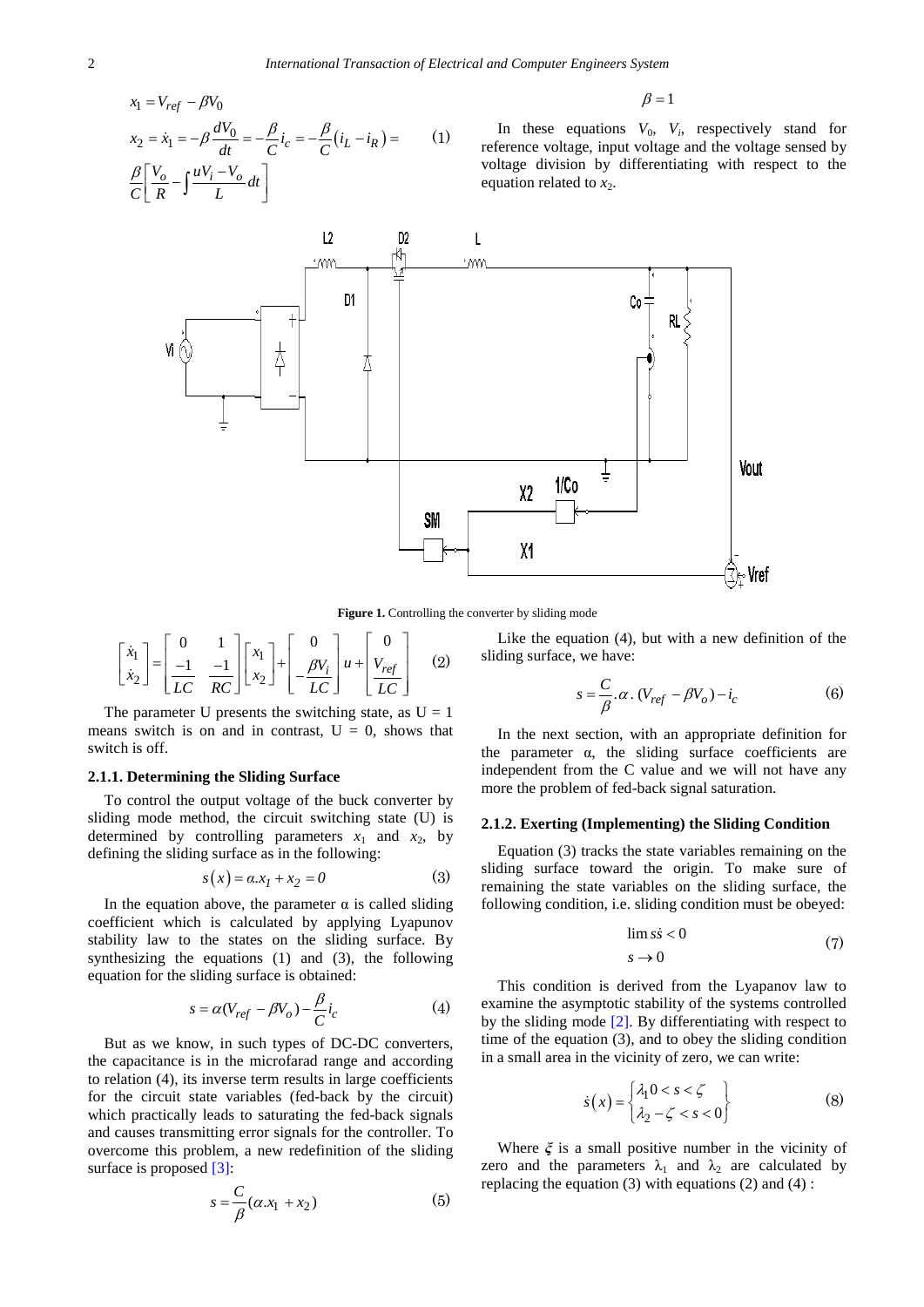$$
\dot{s}(x) = \begin{cases} \lambda_1 = \left(\alpha - \frac{1}{RC}\right) x_2 + \frac{-1}{LC} x_1 + \frac{V_{ref} - \beta V_i}{LC} \\ \lambda_2 = \left(\alpha - \frac{1}{RC}\right) x_2 + \frac{-1}{LC} x_1 + \frac{V_{ref}}{LC} \end{cases}
$$
(9)

As a result, the best value of  $\alpha$  to have the most operating point equals to:

$$
\alpha = \frac{1}{RC} \tag{10}
$$

On the other hand, since the buck converter works like an isolated buck converter and furthermore, by drawing lines with the same slope for two open and closed states of the switch, the best value of  $\alpha$  is calculated by equation (8).

## **2.1.3. Defining the Control Law**

To control by sliding mode method in the second order systems where the switching state is determined by the controller, the phase trajectory behaviors around the sliding line can be observed to define the control law. Therefore, by use of Figure 2, the control law (switching state determination) is defined as follows:



**Figure 2.** simultaneous drawing of the phase trajectory of the buck state equations

$$
if S > 0 u = 1: sw on
$$
  

$$
if S < 0 u = 0: sw off
$$
 (11)

But generally, if a converter is controlled by the sliding surface mode, the switching frequency corresponds to (is in compliance with) the movement oscillations frequency of the phase trajectory on the sliding line [\[8\].](#page-5-1)



**Figure 3.** Phase trajectory for (a) ideal SM operation and (b) actual SM operation

If these oscillations are uncontrollable, the controlled converter works with a high switching frequency which results in excessive switching losses, inductor and transformer core losses. According to the arguments on the non-linear controller, these oscillations are called chattering phenomenon and a presentation of hysteresis band with a definite width is required to overcome it [\[2\].](#page-4-3) On the other hand, by producing (introducing) this bandwidth, the switching frequency can be controlled at the desired value. To create (introduce) the hysteresis band, the control law is changed as follows:

$$
if S > Ku = 1: sw on
$$
  
if S  $< -Ku = 0: sw of$  (12)

In this control law, whenever the parameter S exceeds the bandwidth K, the switch is turned on and whenever it less than  $-$  K, it is turned off and between these two switching values, it stays in the previous state. In relation (5), K, is a small and positive value and to control the converter switching frequency, the relation between K and the switching frequency  $f_s$  should be specified [\[9,10\]](#page-5-2)



**Figure 4.** The larger presentation of the phase trajectory in the presence of the hysteresis bandwidth

$$
f_s = \frac{V_o \left(1 - \frac{V_o}{V_i}\right)}{2kL}
$$
 (13)

#### **2.1.6. Simulation and Data Analysis**

The following simulation results are obtained by solving the state equations by the psim software and according to the data of the [Table 1](#page-2-0) in two states of desired k and calculated K.

<span id="page-2-0"></span>

| <b>Table 1. Specifications Of Buck Converter</b> |  |
|--------------------------------------------------|--|
|--------------------------------------------------|--|

| parameter      | Nominal value |
|----------------|---------------|
|                | 240V          |
|                | 34.28 µH      |
|                | $40 \mu F$    |
|                | $60\Omega$    |
|                | 200 kHz       |
| 7 <sub>0</sub> | 12V           |

According to relation (11), K value equals to 0.44 and therefore, the simulation is implemented for two states of bandwidth presence ( $k = 0.44$ ) and lack of presence ( $k =$ 0).

Regarding the Figure 5-b, it can be claimed that by introducing the bandwidth to control the switching frequency, the reduction in switching frequency and the increase in steady state error in output voltage response can be seen. To reduce this error, it is important to limit k value to small values. On the other hand, k value should not be very small, since the very small values of the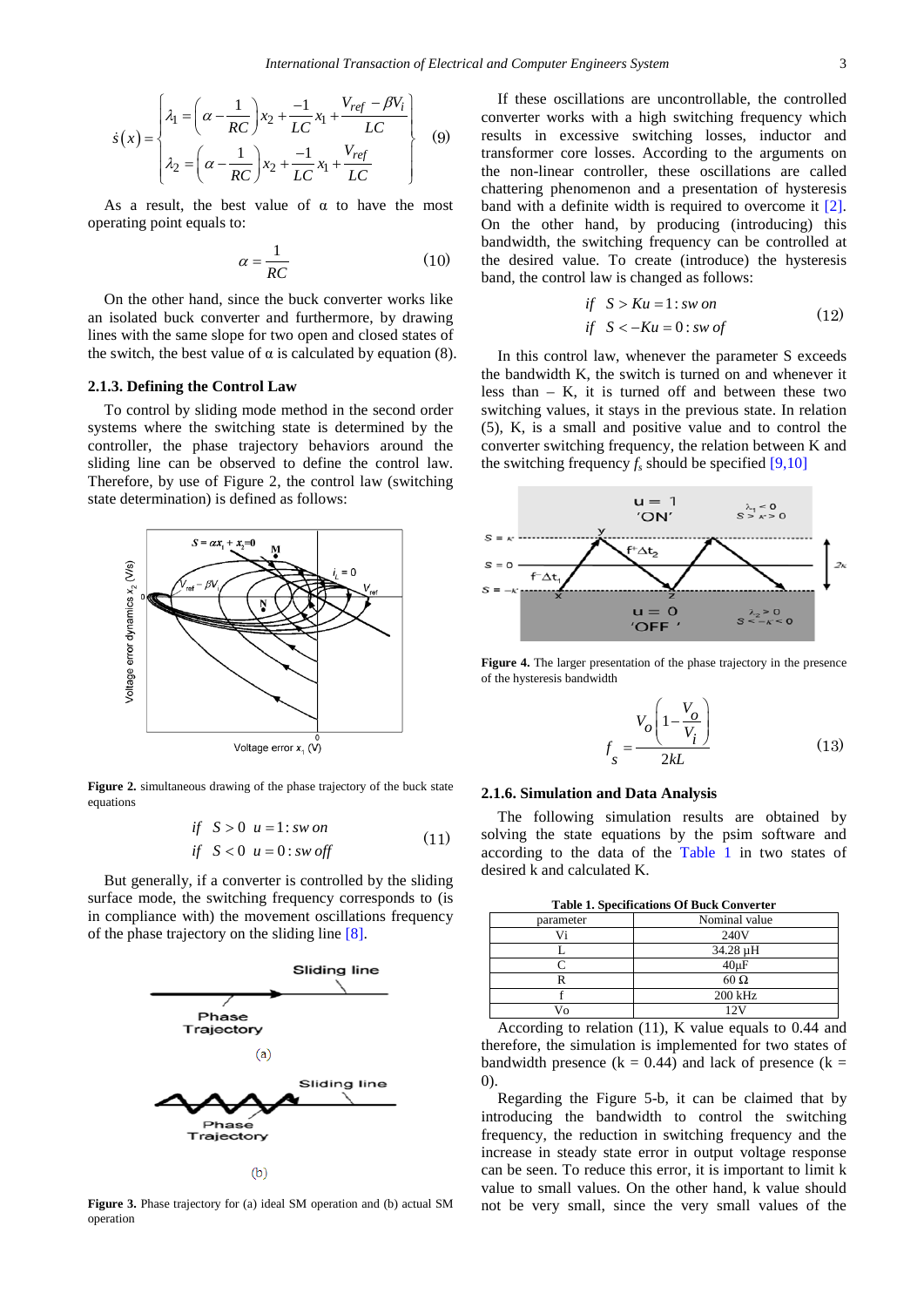bandwidth results in excessive  $\frac{df}{dk}$ , i.e. increase in frequency sensitivity to k changes. In other words, by an appropriate choice of k between increase of steady state error and decrease of switching losses, we choose one. According to  $[1]$ , the desired k value is in the range of 0.1

 $k < k < 0.2$  and by choosing  $k = 0.136$  and considering the switching frequency value, the L value is calculated. In fact, in equation (11), the practical L value is applied L (act) =  $110.23 \mu H$ , which is naturally more than theoretical value and this causes the currency to stay in the continuous conduction mode (CCM).



**Figure 5.** Output voltage response for two values of  $k = 0.44$  and  $k = 0$  for (a) Transient response and (b) steady state response example



**Figure 6.** Output voltage response for two values for  $K = 0.44$  (designed) (Vout2),  $k = 0.136$  (calculated) (Vout3)

**3. Examining the Transient Response with Change in Nominal Load Value**

The output response to load increase at the moment of  $t = 0.25s$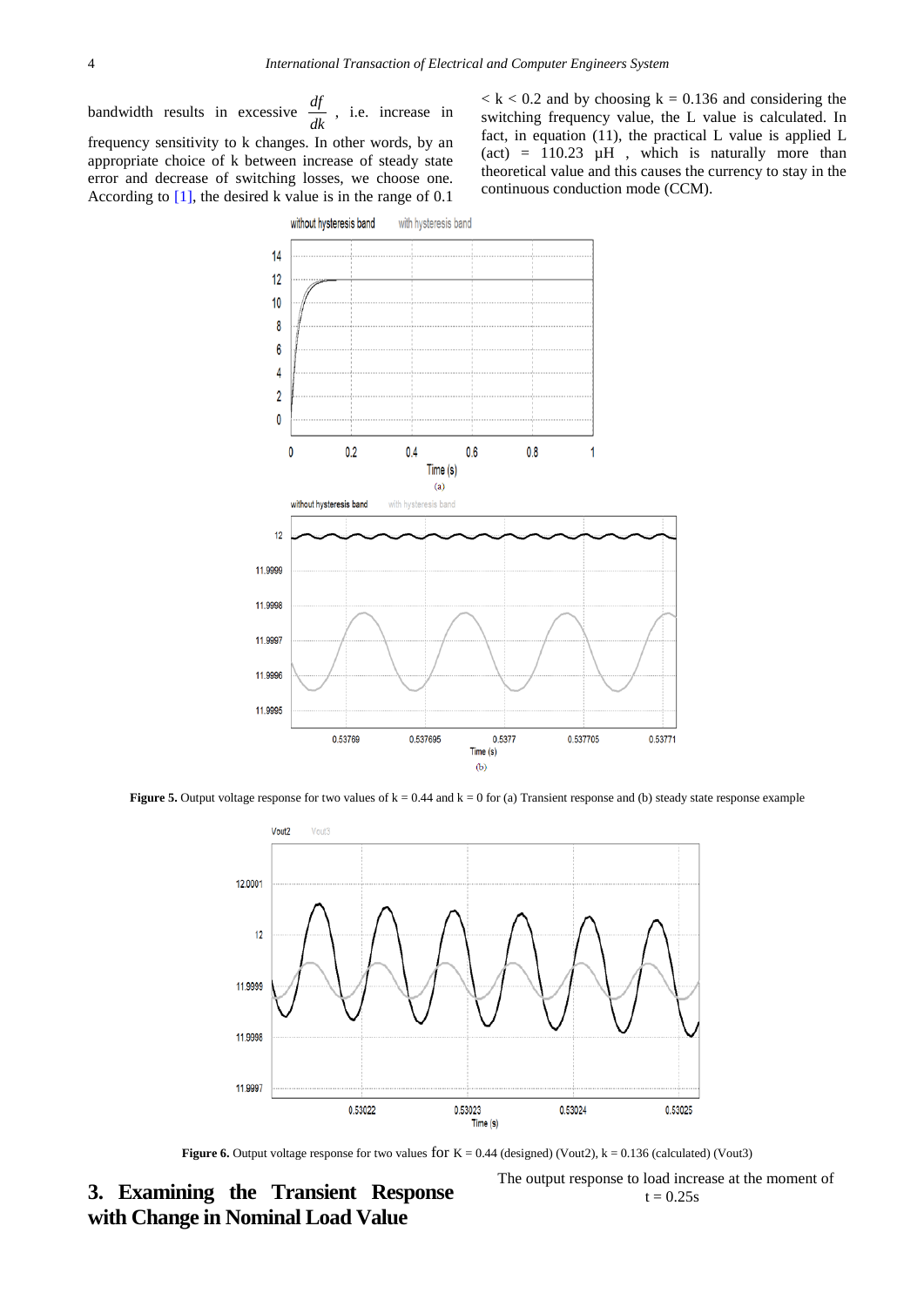

**Figure 7.** The output response to load increase

The output response to load increase at the moment of  $t=$ 0.25s.



**Figure 8.** the output response to load increase

As can be seen, by change in nominal (rating) load value, the dynamic response with optimal K in the hysteresis band is ameliorated.

# **References**

- <span id="page-4-0"></span>[1] Siew-Chong Tan*,*, Y. M. Lai*,* , Chi K. Tse*,* "A Fixed-Frequency Pulsewidth Modulation Based Quasi-Sliding-Mode Controller for Buck Converters" IEEE Trans. Power Electron, vol. 20, no. 6, pp. 1379-1392, Nov 2005.
- <span id="page-4-3"></span>[2] S.C. Tan, Y.M. Lai, M.K.H, Cheung, and C.K. Tse, "On the practical design of a sliding mode voltage controlled buck converter" IEEE Trans. Power Electron, vol. 20, no. 2, pp. 425- 437, Mar 2005.
- <span id="page-4-1"></span>[3] G. Spiazzi and P. Mattavelli, "Sliding-mode control of switchedmode power supplies in The Power Electronics" Handbook. Boca Raton, FL: CRC Press LLC, 2002, ch. 8.
- <span id="page-4-2"></span>[4] Hao-Ran Wang; Guo-Rong Zhu; Dong-Hua Zhang; Wei Chen; Yu Chen"On The Practical Design of a Single-Stage Single-Switch Isolated PFC Regulator Based on Sliding Mode Control" IEEE conf. Power Electron, vol. 1, pp. 719-724, 2012.

# **4. Conclusion**

In practical design and control of a buck converter by sliding mode method with definition of hysteresis band (k), it is required to choose one between the two steady state error and switching loss parameter. On the other hand, by choosing the optimal k and L (act) value, a relative balance between two parameters can be achieved. Moreover, by use of sliding mode control with nominal load change in the hysteresis band, a desired dynamic response id obtained.